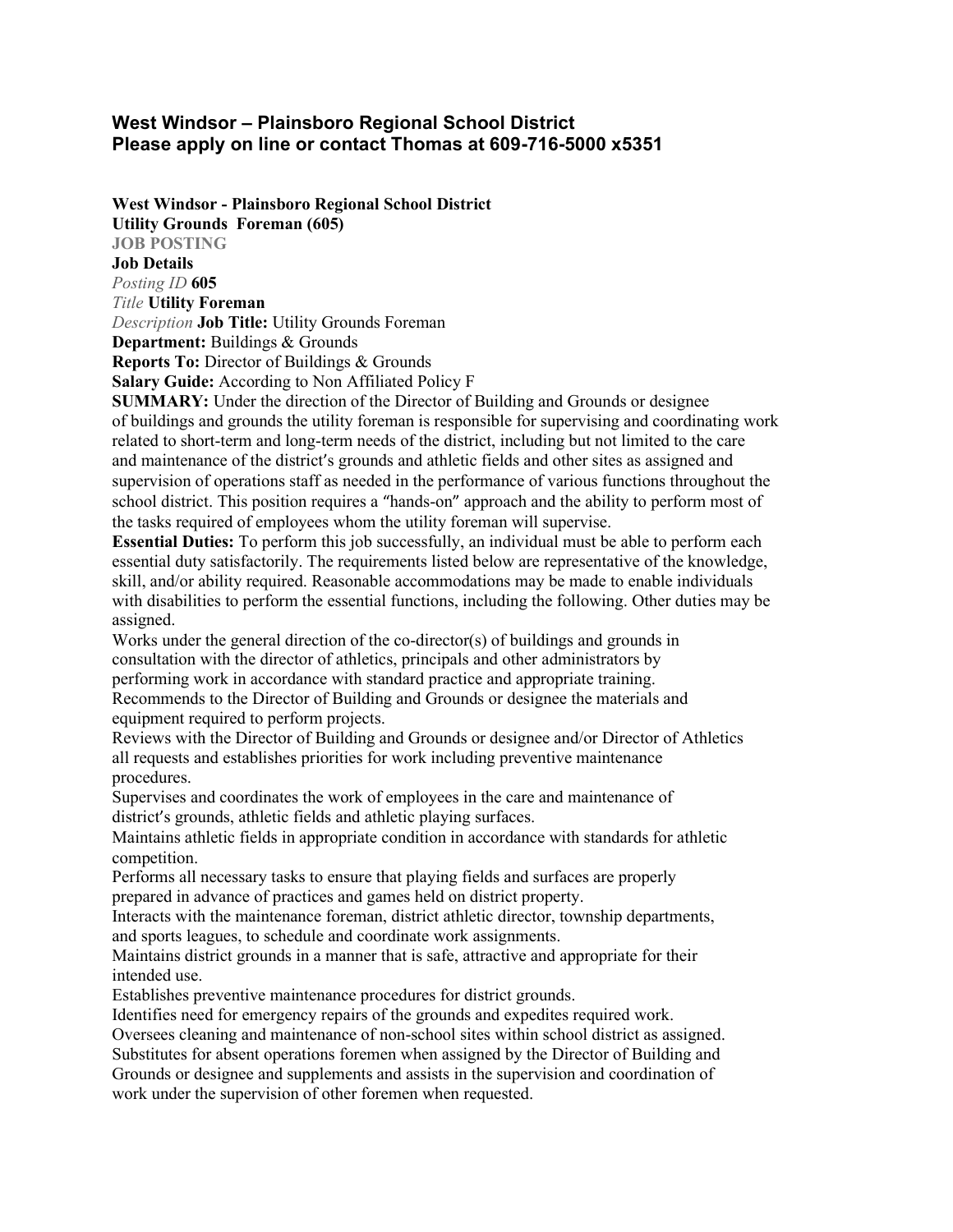Oversees the performance of seasonal maintenance and repair projects as assigned. Coordinates work with other foremen.

Ensures a safe working environment for all employees under his/her supervision through the review of conditions, distribution of safety equipment and enforcement of all safety requirements.

Maintains positive, effective working relationships with staff members and the community. Establishes priorities for daily tasks and assignments.

Works collaboratively with staff.

Provides positive leadership and motivation to departmental staff.

Page 2 of 3

Trains staff in the use of equipment and job methods.

Provides snow removal assistance as directed.

Performs all other duties that may be assigned by supervisors.

Works independently in performing work activities and assigned tasks.

Understand, follows, and enforces safety procedures; promotes workplace safety.

Assist in eliminating job costs and material needs

Keep records of assignments and produce detailed work reports

Interacts with all job trades in a positive manner

Assist in maintaining the operation of school buildings and power plants in the district Good communication and interpersonal skills

Perform other duties and assume responsibilities related to the operation of the Buildings and Grounds Department, as may be assigned by the Director of Building and Grounds or designee

Proficient in computer applications pertinent to support the position, including but not limited to Microsoft Word, Excel, School Dude or Comparable program

Respond promptly to building alarms and emergencies.

## **SUPERVISORY RESPONSIBILITIES:** This position leads the team

## **QUALIFICATIONS:**

High School Diploma or equivalent GED

At least 2 years of verifiable grounds related experience with demonstrated ability to work with others and unsupervised. School experience is preferred.

Able to coordinate work processes around the schedules of district functions

Valid New Jersey driver's license is required.

Valid New Jersey Black Seal License is preferred

**PHYSICAL DEMANDS:** While performing the duties of this job, the employee is frequently required to bend, sit, move about, hear, speak and write. Ability to work using ladders, scaffolding, mechanical lifts and district vehicles. Ability to spend most of the work-day standing, lifting, walking, shoveling and scraping. Ability to lift up to 60 pounds and move heavier materials using appropriate equipment.

Noise level may be high when operating power equipment. During these conditions, appropriate district provided personal protective equipment such as hearing protection must be worn and used in accordance with manufacturer's directions and district training. Employee may be required to work in restricted spaces to include crawling and/or climbing as working at heights. Required to stand, be on feet, and move around for a full work shift.

Specific vision abilities required by this job include close vision, distance vision, color vision, peripheral vision, depth perception, and the ability to adjust focus. Employee is required to properly use such safety equipment as is appropriate to the work to prevent injury to self or others.

Ability to communicate effectively in person, by radio, electronically and over the phone. Ability to use computer equipment to complete reports, generate service orders, maintain inventories, etc.